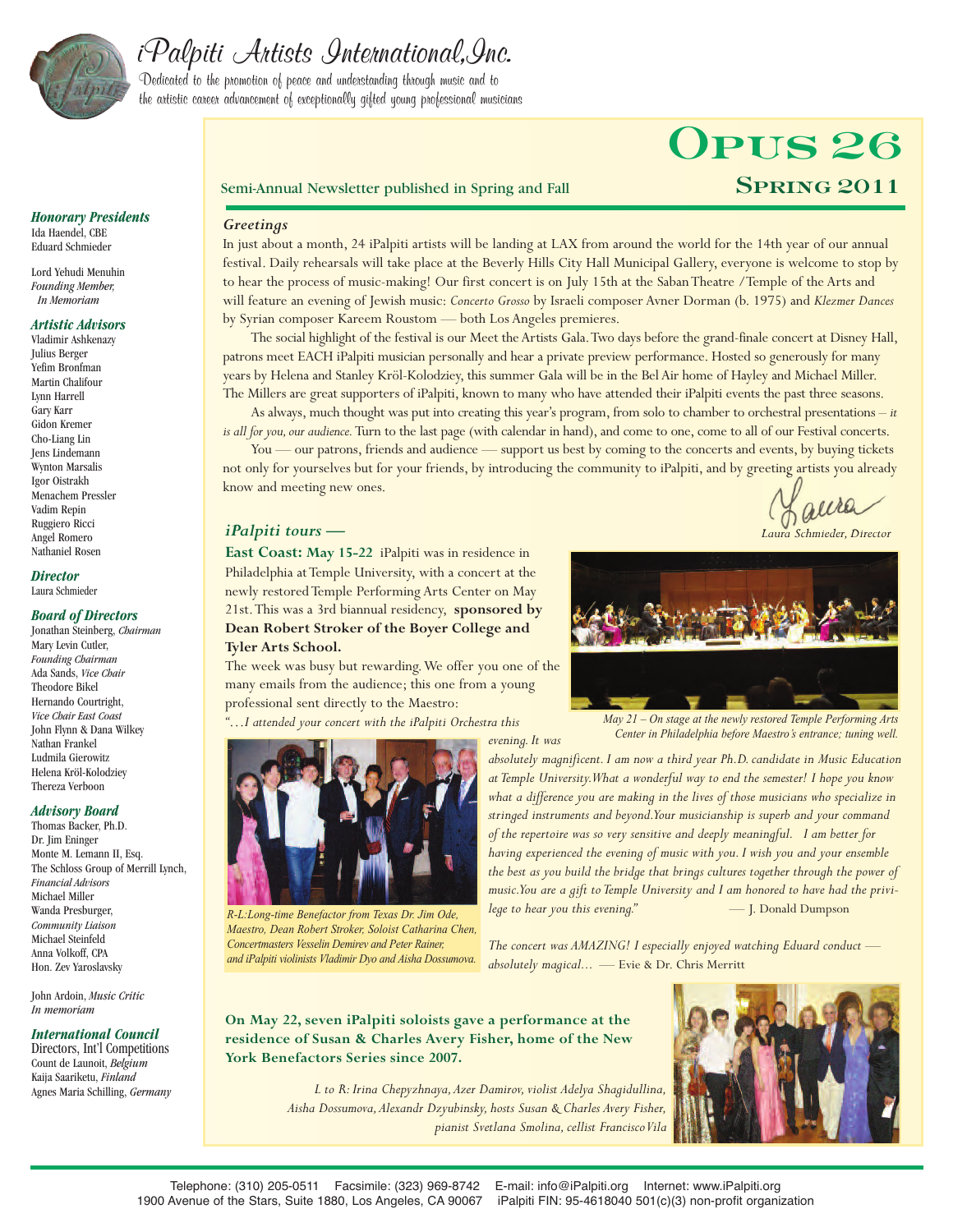

*iPalpiti* orchestral ensemble of international laureates

#### **Violins**

Vesselin Demirev/Bulgaria \* § † Concertmaster Peter Rainer/Germany § † Concertmaster Yeseul Ann/Korea § † Daniel Austrich/Russia-Germany \* † Catharina Chen/Norway \* § † Irina Chepizhnaya/Russia \* § † Conrad Chow/Canada \* § † Azer Damirov/Azerbaijan § † Aisha Dossumova/Kazakhstan \* § Alexandr Dzyubinsky/Moldova \* § † Nora Hapca/Romania \* Nobuko Kawamura/Japan § † Robert Kowalski/Poland \* Maria Radauer-Plank/Austria \* Julia Sakharova/USA \* † Irakli Tsadaia/Georgia-Germany § † Daniel Turcina/Slovakia \* †

#### **Violas**

Matan Gilitchensky/Israel \* Alfiya Latypova (violinist-violist)/ Russia-Tatarstan § † Joseph Kauffman/USA § † Nir Rom/Israel \* Can Sakul/Turkey § † Adelya Shagidullina/Tatarstan § † Vladimir Dyo (violinist-violist)/USA§

#### **Violoncelli**

Marta Bagratuni/Ukraine-USA § Yves Dharamraj/France-USA \* † Lars Hoefs/USA \* † Julie Jung/Canada-USA § † Kian Soltani/Iran-Austria \* Francisco Vila/Ecuador-Spain \* § † Y. Alvin Wong/Hong-Kong § †

#### **Bass:**

Kristoffer Saebo/Australia-USA § † Uri Arbel/Israel \* Derek Zadinsky/USA § †

**Piano** Svetlana Smolina/Russia-USA †

*About the "singles":*

- \* **Israel**
- § **Philadelphia**
- † **Los Angeles**

### **Featured Soloists**

#### **New face of** *iPalpiti***: Pianist Svetlana Smolina**

Svetlana will be the soloist featured in Britten's *Young Apollo* at Disney Hall. She will also play the Franck *Piano Quintet,* the Mahler *Piano Quartet,*and solo.

Prize-Winner of numerous international competitions, Svetlana, born in Nizhny-Novgorod, Russia, has performed with orchestras and in recitals worldwide. Some recent notable appearances include solos with the Mariinsky Philharmonic at Carnegie Hall, the St. Petersburg Philharmonic, the Orchestra National de France, and the NewYork Philharmonic at Avery Fischer Hall. A frequent guest at festivals worldwide, she has performed at the Salzburg Festival, the Hollywood Bowl in Los Angeles, the White Nights Festival in St. Petersburg, and in concerts at Royal Covent Garden Opera. She has also performed at theTchaikovsky Moscow Conservatory Hall, the Kravis Center in West Palm Beach, Lincoln Center, the Gulbenkian in Lisbon, the Grand Artists Series in Tel-Aviv, the Academia Santa Cecilia in Rome, the Teatro Massimo di Palermo, and at Vienna's Sacher Hall. Recent recordings and

broadcasts include Stravinsky's *Les Noces* (Valery Gergiev, Conductor on Decca/Phillips), solo works for the Chopin Project, a recital with violinist Vadim Repin for Deutsche Grammophone in Berlin, and broadcasts for NPR, BBC, PBS, RAI, Cultural TV and other networks.

### **Daniel Turcina,Violinist, Slovakia**

A member of iPalpiti since 2004, Daniel now is a first violinist of the prestigious Trondheim Soloists and Orchestra in Norway. His friend, Syrian composer Kareem Roustom, wrote *Three Klezmer Dances* on commission from the Slovakian Government for Israel's 60th birthday celebration in Slovakia, which Daniel premiered on that occasion. iPalpiti and Daniel performed *Klezmer Dances* in Israel, and we are delighted to share it with Los Angeles audiences. Daniel will perform the Los Angeles premiere of the piece on July 15th at the Temple of the Arts Saban Theater.This composition will be performed again on July 20th at the re-opening celebration of the Greystone Mansion (concert to be held in the inner courtyard of the Mansion).



# **Alumni News:**

#### *About iPalpiti's happily married couples:*

**Eugenia Pikovsky (violinist) & Dmitri Ratush (violist)** Both members of the Israel Philharmonic Orchestra; Eugenia is a First violinist and Dmitri is the Assistant Principal. Last season, both took leave from IPO to take concertmaster and principal positions with the Bern Symphony in Switzerland. In February 2011, these talented musicians were in LA on IPO tour of the US, and in March we were guests in their hi-rise apartment in the center ofTel Aviv. Seeing the success of his students was a very proud moment for Maestro Schmieder (both studied with Eduard at SMU). Eugenia and Dmitri also perform as soloists and in chamber ensembles throughout Israel. Eugenia is on the faculty at the Mehta-Buchman Music Academy.

Jason Calloway (USA) & Mari-Liis Pakk (violinist Estonia) - Jason is a cellist in the Amernet String Quartet Ensemble-in-Residence at Florida International University (www.amernetquartet.com); Artistic Director, Shir Ami - Song of Our People www.shiramimusic.com. He and Mari-Liis are part of the Piano Trio Andante, formed in 2010, and have toured Estonia and Serbia.

**Gabriel Bussi (Uruguay) & Fumika Yamamura (Japan)** Now living in Corunna Spain, raising two beautiful children, both are violinists in Orquesta Sinfonia de Galicia, the most prominent orchestra in Spain. Gabriel is also composing and performing.

**Georgi Anichenko (Belorussia)** - Georgi is the principal cellist of the Orquestra de la Comunitat Valenciana (Spain) under the batons of Lorin Maazel and Zubin Mehta. During the summer of 2010, Georgi has performed Strauss's *Don Quixote* conducted by Zubin Mehta in Palau de les Arts, Reina Sofia, and performed in the National Auditorium, Madrid, and at the Perelada International Music Festival. Giorgi resides in Paris.

Sayako Kusaka (Japan) - Concertmaster of the Konzerthaus Orchester Berlin since 2008, this season she was a soloist with Kremerata Baltika in the Schnittke Sonata for Violin and Orchestra at Gidon Kremer's Kammermusikfest Lockenhaus.

**Cameron Carpenter (USA)** - The featured soloist with iPalpiti in 2005, he played the Poulenc *Organ Concerto* with iPalpiti at Disney Hall. Cameron returned on May 8th to Disney Hall for his recital debut.The full house proved he has a serious following. Mark Swed in the *LA Times* laudatory review stated *"...Carpenter is already the most gifted organist in many a generation.And he's only just begun."*

Catharina Chen (Norway) - Selected for the *New Masters on Tour* in Holland, Catharina will perform solo concerts beginning in Concertgebow Amsterdam. **Kian Soltani (cellist Iran-Austria)** – Following his performances with iPalpiti in Israel, Kian will perform in festival concerts in Switzerland. In September, he will appear in concert with renowned cellists Sol Gabetta, Mischa Maisky and Monighetti. At the Big Golden Musikvereinsaal in Vienna, Kian will solo, playing the Saint-Saëns Concerto and a Double Concerto with Monighetti

**Evgeny Eliah Sakakushev (Bulgaria)** – Evgeny took the position as principal cellist in the Auckland Philharmonia Orchestra, New Zealand.

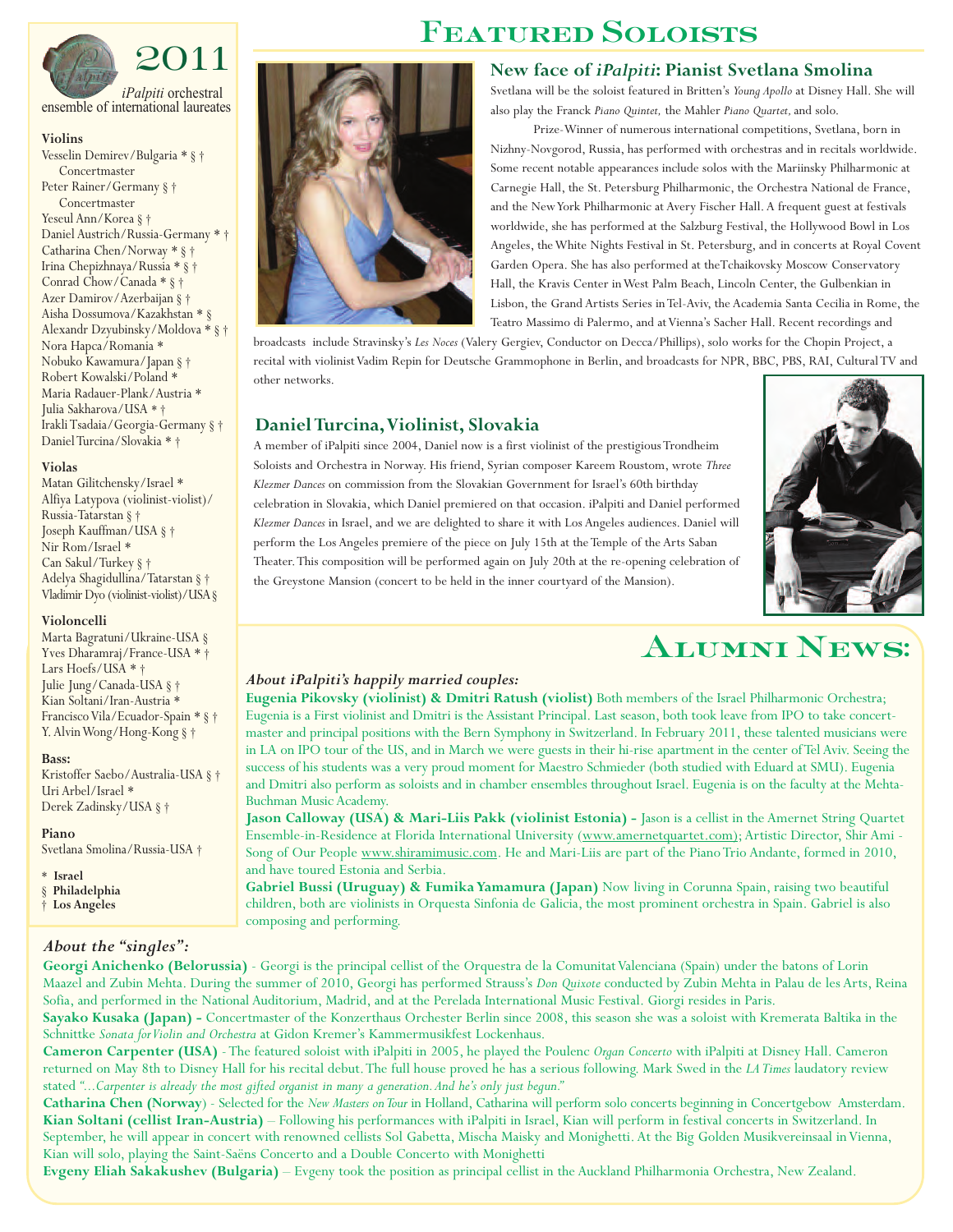# **Mementos from iPalpiti Season**

**Annual Holiday Appreciation Party 2010:** On the stormiest day of the year December 19, 2010, these board members, benefactors and volunteers BRAVED to drive to Pasadena, and were rewarded with a private sit-down gourmet dinner.



Center: Host Ludmila Gierowitz hugging the youngest volunteer Rachelle Shukman.



*Nathan with Mary Cutler (board member), hosts Hailey & Michael Miller, Representative of Wells Fargo, and Tom Loo of Greenberg Traurig LLP (both major sponsors courtesy of Nathan).*

permission from the army to perform in concerts with iPalpiti. (both

iPalpiti also had a new concertmaster on this tour: just two weeks before the Eilat Festival, Peter Rainer, iPalpiti concertmaster since 1995, broke his left wrist in a skiing accident; and we frantically searched for a substitute.As we contacted five prospective alumni (Sayako Kusaka – concertmaster of Konzerhaus Orchestra Berlin, KazuhiroTakagi – concertmaster of theTokyo Symphony, Liza Kerob – concertmaster of Monte Carlo Philharmonic, Boris Brovtsyn – former concertmaster of Covent Garden and Kremerata Baltika, and Catherine Leonard – international soloist residing in London), ALL responded immediately, willing to come if they were able to change their current commitments.As the drama developed, Dr. Schmieder thought ofVesselin Demirev from Bulgaria, who studied with him

Uri and Matan already completed their IDF service).

#### *iPalpiti on Tour — Israel*

March 11-21, iPalpiti was the invited orchestra at the 6th Eilat International Music Festival, a welcome return since 2006, when iPalpiti artists were the only artists in its first season. Joining iPalpiti were three Israeli musicians: bassist Uri Arbel (winning a position in the Israel Philharmonic just a week prior), and violists Matan Gilitchensky and Nir Rom. Nir was on a special leave



*After the final concert in Eilat theater. Concertmaster Vesseling Demirev "peeking" from the center.*

back in the 1990s after leaving his concertmaster post at the New Sofia Philharmonic. Vesselin was one of the original members of iPalpiti in Dallas and currently serves as concertmaster of the Aalborg Symphony in Denmark. Fortunately, he was able to arrange leave for 10 days to join iPalpiti in Israel. It was a momentous reunion.

From its first concert — **broadcast on national classical radio Kol a Musica** with commentary, *"in Israel we have not heard string ensemble of such high caliber for many years"* — the legend of iPalpiti took hold.The audience and the festival musicians (117 renowned artists were featured in 21 concerts) grew into the "beating heart" of iPalpiti.

Aside from music, iPalpiti musicians had a great time on Eilat's Red Sea beaches, swimming next to dolphins, floating in the Dead Sea, and making a quick stop in Jerusalem at theWesternWall. We were also happy that the iPalpiti trip allowed an opportunity for Daniel Austrich to spend few days with his father in Jerusalem, and for Julia Sakharova reunite with her father's family (who also came to the Eilat for concerts). In addition to three iPalpiti orchestra concerts, Austrian violinist Marie Radauer-Plank performed in the Mozart clarinet quintet with Antony Pay, Hagai Shaham, Pieter Wispelwey,Tatiana Mazurenko. iPalpiti soloists played Mendelssohn's Octet, and it was a GREAT MUSICAL HAPPENING, sadly, not recorded.



On the 2nd day of rehearsals, iPalpiti took a break to join the nation in a Five Minute Stop to protest 5-year captivity of Israeli soldier Gilad Shalit by Palestinian Hamaz. Uri Arbel (4th from the R., 1st row), iPalpiti bassist, was a schoolmate of Shalit. Behind the trees across the road, school children were holding dozens of posters "Free Shalit." On that day, Prime Minister Netanyahu came to Eilat as the city celebrated its 63rd birthday. A moving "live-history" moments for iPalpiti members.

**The iPalpiti tour to Israel was made possible through the generosity of the Ernest Lieblich Foundation, Joyce and Stanley Black, Anita Hirsh, Anita Lorber, and Judge Harold Shabo** (who also gave a generous donation to the IDF in honor of iPalpiti and the Schmieders).

*8th Annual Leo Frankel Tribute*

*November 2010: Hosted by Hailey and Michael Miller, over 120 friends and guests gathered to support the Leo Frankel Memorial Award Fund. Leo's son, Nathan, a board member of iPalpiti, always performs at this annual event in honor of his father's legacy. Guest artists included EvanWilson, former principal violist of the LA Philharmonic, cellist Lars Hoefs, and Polish pianist MariaWietrzynska.*



*Lars & Maria with Patrons Bill & Sally Feathers.*



*Deserved applause after performing Brahms Piano Quartet (numerous guests arrived from as far as Portland and New Mexico)*

*FEBRUARY 7, 2011 — ISRAELI CHAMBER PLAYERS,*

*led by iPalpiti artist clarinetist Tibi Cziger (on their first US tour), performed for a very receptive crowd, hosted generously by Severyn Ashkenazy.*

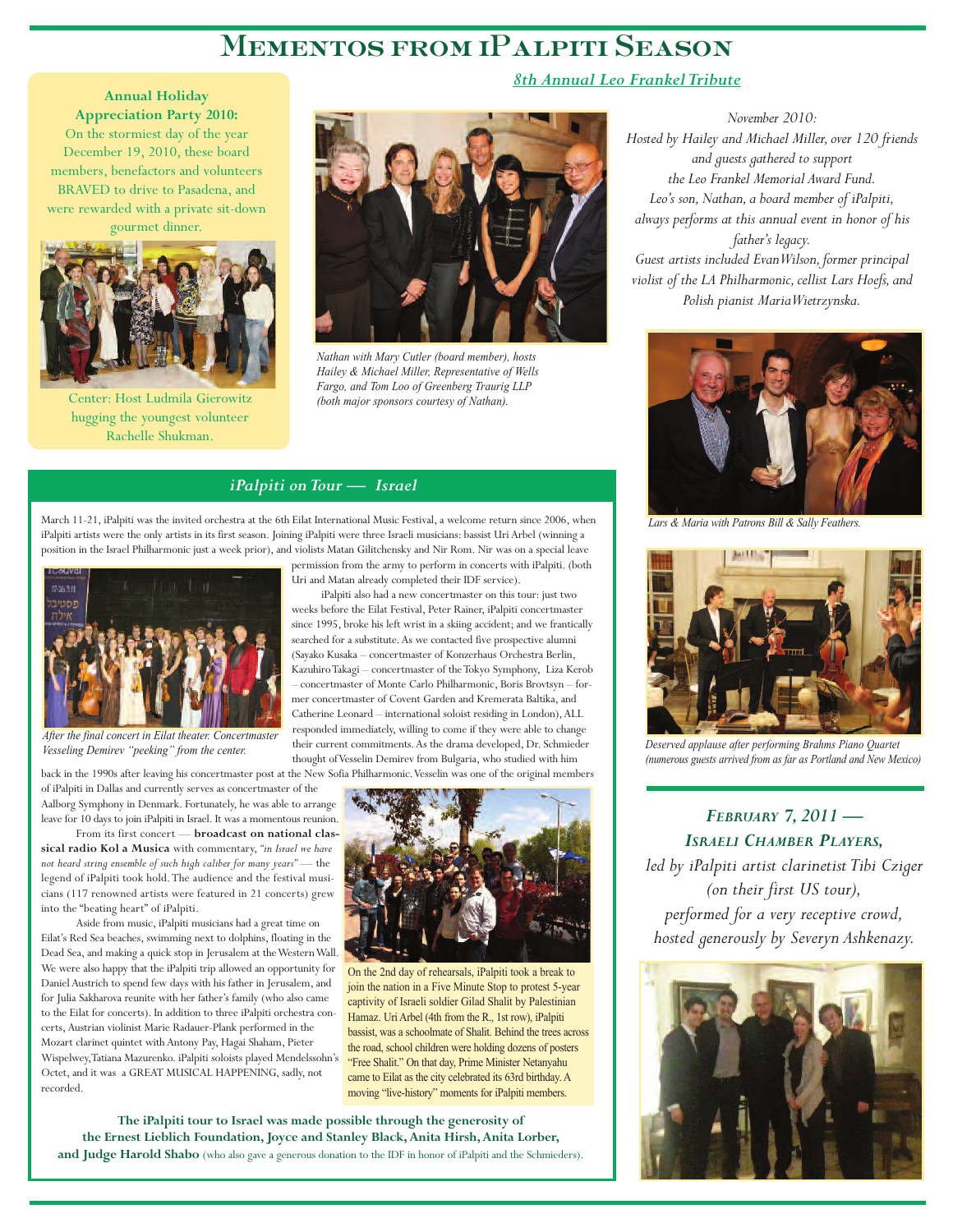### **Heartfelt thanks to all our supporters**

**We are grateful to ALL our supporters: dedicated and the new.The list is always "growing" after the Festival, but we need funding NOW, before artists arrival. iPalpiti gives awards and covers all expenses (international travel, hotel, meals, local transportation, venues). In February, we mailed our annual appeal – PLEASE RENEWYOUR PARTNERSHIP NOW, before the Festival. Every Festival we produce memorable brochures with each artist photo & bio, and listing every sponsor. Visit iPalpiti.org, DONATE online.THANK YOU!**

#### **Grants**

Joyce & Aubrey Chernick Ernest Lieblich Foundation Lloyd E. Rigler – Lawrence E. Deutsch Foundation Los Angeles County Arts Commission Nakamichi Foundation Tokio Marine Mgt. Foundation Frederic Weisman Foundation

#### **President Circle**

Mary Levin Cutler John Flynn & Dana Wilkey Nathan Frankel Morgan Keegan Inc. Celeste van Myers Ada & Leonard Sands Judge Harold Shabo Jonathan Steinberg & Dr. Buf Meyer Steinberg

#### **Laureate Circle**

Joyce & Stanley Black Anita Hirsh Anita Lorber Dr. James & Ruth Ode Anna Volkoff, CPA Laura & Eduard Schmieder

#### **Benefactors**

Anonymous Cargill Ltd. Dr. Alex & Natalie Gershman Gary & Mary Gordon Monte & CC Lemann OTTO Musica Dr. Peter Newton Dr. Allen Nissenson Thereza Verboon Wells Fargo

#### **Patrons**

Robert & Judy Berglass Ileana & John Cataldo Dr. Albert & Yvonne Chang Dr. Jim & Mary Eninger Betty Falk Bill & Sally Feathers Linda Gelfond

Barak & Stacie Lurie Mahnaz Newman Paul Novograd Dr. Stephen & Hanna Solomon

#### **Partners**

Edgar Aftergood Roger Berg Boeing, Inc. Sergei Brusilovsky Judge Christine Byrd Brian Byrnes Jeanne Finlay Michael Gendler Ludmila Gierowitz Ellen & Joel Goldin Roman Goronok Nancy Greengrass Connie Harris Andrew & Halina Jagoda David Krebs Nathan & Sheila S. Lane Eugene & Elinor LaSota Esfir Lebovich Daniel Lowenstein Fred Manaster Jeanne & Stephen Miller Alexander rivo Ellen Rienstra Beatrice Rossman Arlene & Chester Salomon Marilyn Schmitt Jeannine Sefton Dale & Lilly Seltzer Georgia Shreve Dr. & Mrs. Charles Solomon Steven & Ainslie Sugarman Catherine Tamasik Corwin White Herb & Annette Wolas Mike & Debbie Zeiden

#### **Leo Frankel Fund**

Cargill, Ltd. Jim Cavanough Thomas Chang Scott & Vanessa Costi Mary Cutler Dr. Jim & Mary Eninger

Gabriel L. Eshaghian Donald Feldman Mark Fingerman Danny & Karen Frankel Rebecca Frankel Gary Gold Bonnie & Bernie Goler Diane Hirschhorn Megan Holmes Nichil Jain Daniel Katz Tibor &Marika Kochish Danielle Levy Yukio Matsuura Jeanne & Stephen Miller Morgan Keegan Inc. Nancy & Harris Oliff Nicoleta Petrescu Svitlana Sangary Dr. Gerald & Ilene Spear John Spruce Michael Steinfeld Victor Vollhardt Thereza Verboon Abraham Willinger Julius Willinger Herb & Annette Wolas

#### **Associates**

Dr. Eshagh &Shahine Eshaghpour Shirley & Larry Grodsky David Krebs Edward & Ann Leonard Ilse Loy Mark Mangold Dr. Said & Jila Rahban Myra Rosen Marilyn Schmitt Abby Suckle Kathryn Parks Wilson

#### **In-Kind**

Hotel Angeleno Severyn Ashkenazy Bailey's Bakery City of Beverly Hills Dolce Group/Michael Malin Mark Evans/Graphic Design Susan & Charles Avery Fisher Nathan Frankel Lynne Hayashi/iPalpiti grooming stylist Kawai America Corporation KMNB Media Group/Eugene Levin Helena & Stanley Kolodziey/Kröl Spirits Chris Landen/Post production Lyric Culture/Hanna Schmieder Hayley & Michael Miller OTTO MUSICA Rolling Hills United Methodist Church Dana Ross Photography Sands & Associates Harold Schloss/IT support Jonathan Steinberg/Irell & Manella LLP TOPA Management Thereza Verboon/Estate Wine

Anna Volkoff, CPA **Volunteers** Brian Byrnes Jeannine Carter Yvonne & Dr. Albert Chang Larry & Shirley Grodsky Esfir Lebovich Karen Lorshbough Francesca Pascarelli Dana Ross Photography Debbie Rosten Marilyn Schmitt

August 2010 – May 2011

#### **Sol Evalenko Memorial IT Fund** Sol (Slava) Evalenko (1955-2011)

Non-profit organizations are dependent on many donors and benefactors. Some donate money, some donate goods, and some donate their time and expertise. Sol Evalenko was one of iPalpiti's greatest donors, if one were to measure the value of all his contributions. Sol, brother of Laura Schmieder, Director of iPalpiti, started work with the organization in January of 1998 and continued as a volunteer until his untimely death in January of this year. Like so many volunteers, his service was largely invisible to others yet crucial to the organization. He built custom database software for iPalpiti, organized the office computers, and provided incredible support services above and beyond the norm. He was always willing to come and fix things in an emergency and always did his best to make sure that iPalpiti accomplished as much as possible at as low a cost as could be achieved. Slava was an avid photographer, hiker, and world traveler. Graduate of the Moscow Engineering Institute in 1986, he came to the United States in 1990, working in LA for VA /Intratek Computer Inc. He will be missed by all of us who got to know him through his work for iPalpiti. Replacing Sol's services to iPalpiti means that iPalpiti will need to hire additional professionals to support our IT needs. Sol's colleagues at Intratek Computer, Inc. recognized this and have established the **Sol Evalenko Memorial IT Fund** through their generous donations to help provide for iPalpiti's future IT needs**. Please join us in remembering this important member of the iPalpiti family and help continue his work through a donation to the fund.**

– *Harold Schloss, VP Merrill Lynch, iPalpiti's Advisory Board member and volunteer in Tech Support since 2002.*

#### **Thank You to the City of Beverly Hills for continuing support:**

*Art & Culture Commmunity Services Department: Brad Meyerowitz, Cindy Brynan & Patty Acuna • Mayor Barry Brucker and Councilmembers*

#### **ANGELS NEEDED!**

**Each Festival, we provide FREE tickets to the iPalpiti concert at Disney Hall to at least 200 students from local schools, and about the same to local non-profit organizations that help abused children and teenagers at risk. Sometimes, THIS IS THEIR ONLY CHANCE DURING THE YEAR TO DRESS UP AND COME IN CONTACT WITH THE SOCIETY AT-LARGE. Add to this an opportunity to hear a classical concert performed by laureates (a word many never heard before!) from many countries, and there is a lasting impression, with longing to hear it again.**

… *My school took me to the orchestra and it was a lot better than I expected. I would totally go again! Thank you, — Matthew B. (12 years old)*

#### **CALL 310.205 0511 to ask HOW YOU CAN HELP.**

**We welcome New Members! Send this letter to your friends, bring them to our events.**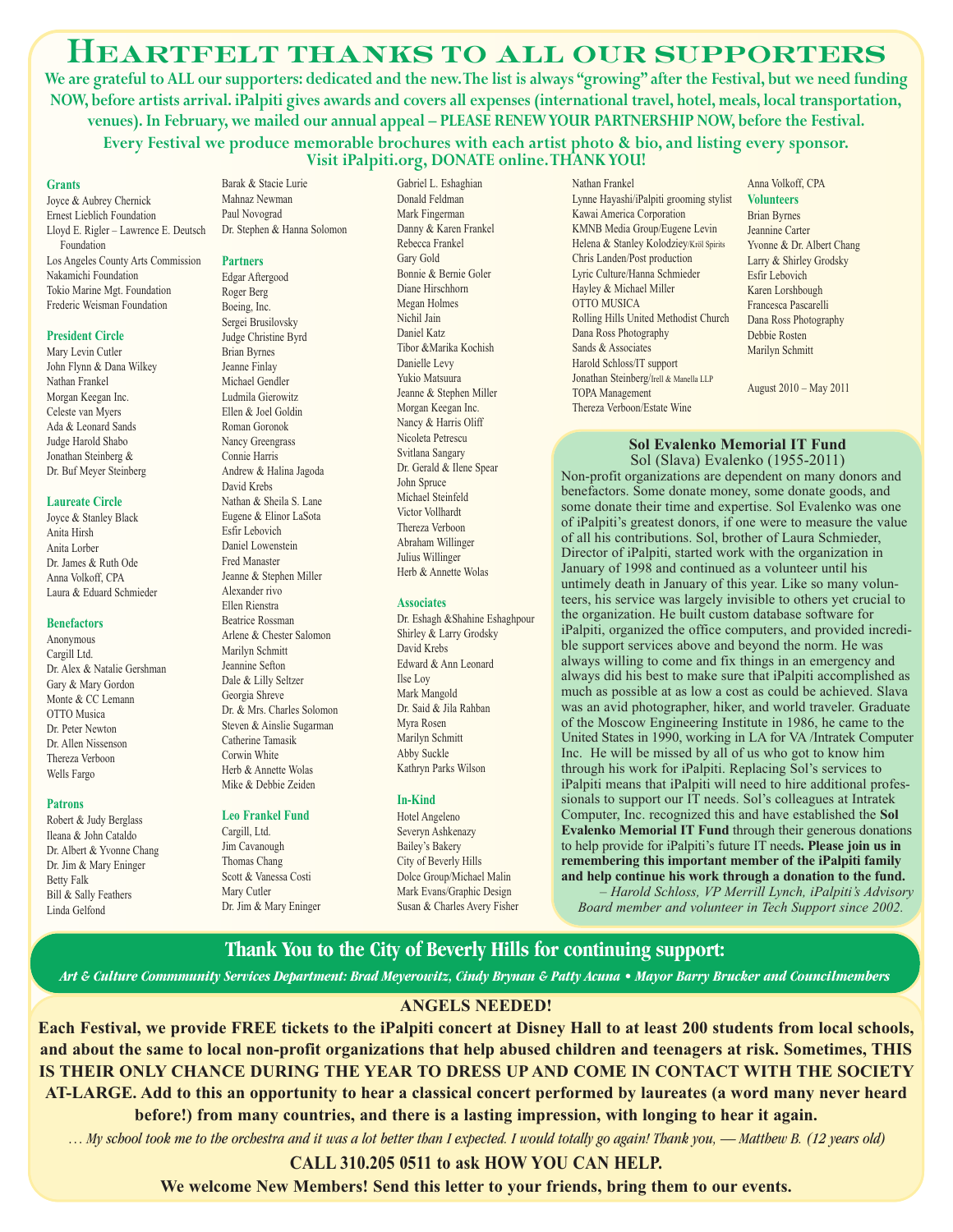### **Tickets to all listed events can be ordered NOW**

# **Festival Tickets Order Form\***

|                                                                                                              |                                                                                                                    |                                                                                                                        |                                  | No. of Tix               | Total                         |
|--------------------------------------------------------------------------------------------------------------|--------------------------------------------------------------------------------------------------------------------|------------------------------------------------------------------------------------------------------------------------|----------------------------------|--------------------------|-------------------------------|
| Phone:                                                                                                       | Friday, July 15, 8:30 pm                                                                                           |                                                                                                                        | \$20                             |                          |                               |
| $(310)$ 205-0511                                                                                             | Temple of the Arts at the Saban Theatre<br><i>iPalpiti</i> orchestra                                               |                                                                                                                        | <b>FREE</b> for members          |                          |                               |
| Fax:<br>$(323)$ 969-8742                                                                                     |                                                                                                                    |                                                                                                                        | \$10                             |                          |                               |
| E-mail:                                                                                                      | Saturday, July 16, 7:30 pm<br>Rolling Hills United Methodist Church, Rolling Hills Estates                         |                                                                                                                        |                                  | Tickets sold at the door |                               |
| info@iPalpiti.org                                                                                            | iPalpiti soloists & orchestra "Preview"                                                                            |                                                                                                                        |                                  |                          |                               |
| Mail:                                                                                                        | Wednesday, July 20, 7:00 pm                                                                                        |                                                                                                                        | \$30                             |                          |                               |
| <i>iPalpiti</i> Artists International, Inc.<br>1900 Avenue of the Stars, Suite 1880<br>Los Angeles, CA 90067 | Greystone Mansion Beverly Hills, CA<br>iPalpiti orchestra                                                          |                                                                                                                        |                                  |                          |                               |
|                                                                                                              | Thursday, July 21, 6 p.m.<br>"Meet the Artists" Gala                                                               |                                                                                                                        |                                  |                          |                               |
| Send my tickets to:                                                                                          | Home of Mr. & Mrs. Michael Miller, Bel Air                                                                         |                                                                                                                        |                                  |                          |                               |
|                                                                                                              |                                                                                                                    | Buffet dinner, performance and VIP ticket to Disney Hall Concert<br>Buffet dinner & iPalpiti soloists performance ONLY |                                  |                          |                               |
| Name:                                                                                                        |                                                                                                                    |                                                                                                                        |                                  | \$130 is tax-deductible  |                               |
|                                                                                                              |                                                                                                                    |                                                                                                                        |                                  | \$80 is tax-deductible   |                               |
| Address:                                                                                                     | Saturday, July 23, 8:00 pm*                                                                                        | Front Orchestra (Rows AA-EE)                                                                                           | \$90                             |                          |                               |
| City/State/Zip:                                                                                              | Walt Disney Concert Hall                                                                                           | Front Orchestra (Rows A-G)                                                                                             | \$90                             |                          |                               |
|                                                                                                              | iPalpiti orchestra                                                                                                 | Front Orchestra, Right/Left Wedge<br>Orchestra (Rows H-Q)                                                              | \$90<br>\$60                     |                          |                               |
| Phone (day & evening):                                                                                       | Eduard Schmieder, conductor                                                                                        | Orchestra East/West (Rows A-G)                                                                                         | \$50                             |                          |                               |
|                                                                                                              |                                                                                                                    | Terrace (Rows A-P)                                                                                                     | \$40                             |                          |                               |
| Email:                                                                                                       | 15% Group Discount for 10+                                                                                         | Terrace East/West (Rows A-C)<br>Orchestra View (Rows A-H)                                                              | \$27<br>\$27                     |                          |                               |
|                                                                                                              | 25% Discount for Friends of iPalpiti                                                                               | Balcony (Rows A-D)                                                                                                     | \$20                             |                          |                               |
|                                                                                                              | \$10 student tickets (Balcony)                                                                                     | Terrace View (Rows A-C)                                                                                                | \$20                             |                          |                               |
|                                                                                                              |                                                                                                                    |                                                                                                                        |                                  |                          |                               |
| Payment Information:                                                                                         |                                                                                                                    | 50% of each ticket price is tax-deductible                                                                             |                                  |                          |                               |
| Enclosed is my check:                                                                                        |                                                                                                                    |                                                                                                                        |                                  |                          |                               |
|                                                                                                              |                                                                                                                    |                                                                                                                        |                                  |                          |                               |
|                                                                                                              |                                                                                                                    |                                                                                                                        |                                  |                          |                               |
|                                                                                                              | *Disney Hall tickets also available                                                                                |                                                                                                                        | Handling Charges: \$4 per ticket |                          |                               |
|                                                                                                              | at ticketmaster                                                                                                    | I understand that ticket sales do not cover the                                                                        |                                  |                          |                               |
|                                                                                                              | 213.480.3232                                                                                                       | Festival expenses and would like to support                                                                            |                                  |                          |                               |
|                                                                                                              | and in person $\omega$ Box Office                                                                                  | iPalpiti Artists International with an additional                                                                      | tax-deductible donation of:      |                          |                               |
|                                                                                                              |                                                                                                                    |                                                                                                                        |                                  |                          |                               |
|                                                                                                              | *Artists and Programs are subject to change without notice                                                         |                                                                                                                        | <b>Total Enclosed:</b>           |                          |                               |
| $\Box$ Charge to my credit card:<br>Visa/MasterCard/AMEX:<br>Charge Card Number:<br>Exp.date:<br>Signature:  | * FESTIVAL'S FULL SCHEDULE & FREE CONCERTS LISTED ON THE BACK COVER PAGE                                           |                                                                                                                        |                                  |                          |                               |
| <b>Bing Theatre</b>                                                                                          | <b>Rolling Hills United</b><br><b>Greystone Mansion</b>                                                            | Temple of the Arts                                                                                                     | Glorya Kaufman                   |                          | <b>Walt Disney</b>            |
| <b>EVENT</b><br><b>LACMA</b>                                                                                 | 905 Loma Vista Drive<br><b>Methodist Church</b>                                                                    | at the Saban Theatre                                                                                                   | <b>Dance Theater</b>             |                          | <b>Concert Hall</b>           |
| 5905 Wilshire Blvd<br><b>LOCATIONS</b><br>(323) 857-6234                                                     | 26438 Crenshaw Blvd.<br><b>Beverly Hills</b><br><b>Rolling Hills Estates</b><br>$(310)$ 285-6380<br>(310) 377-6771 | 8440 Wilshire, Blvd.<br><b>Beverly Hills</b><br>$(323)$ 858-9100                                                       | <b>UCLA</b><br>(310) 206-8552    | 111 N. Grand Ave.        | Los Angeles<br>(213) 972-7211 |

*iPalpiti orchestra, 2010*